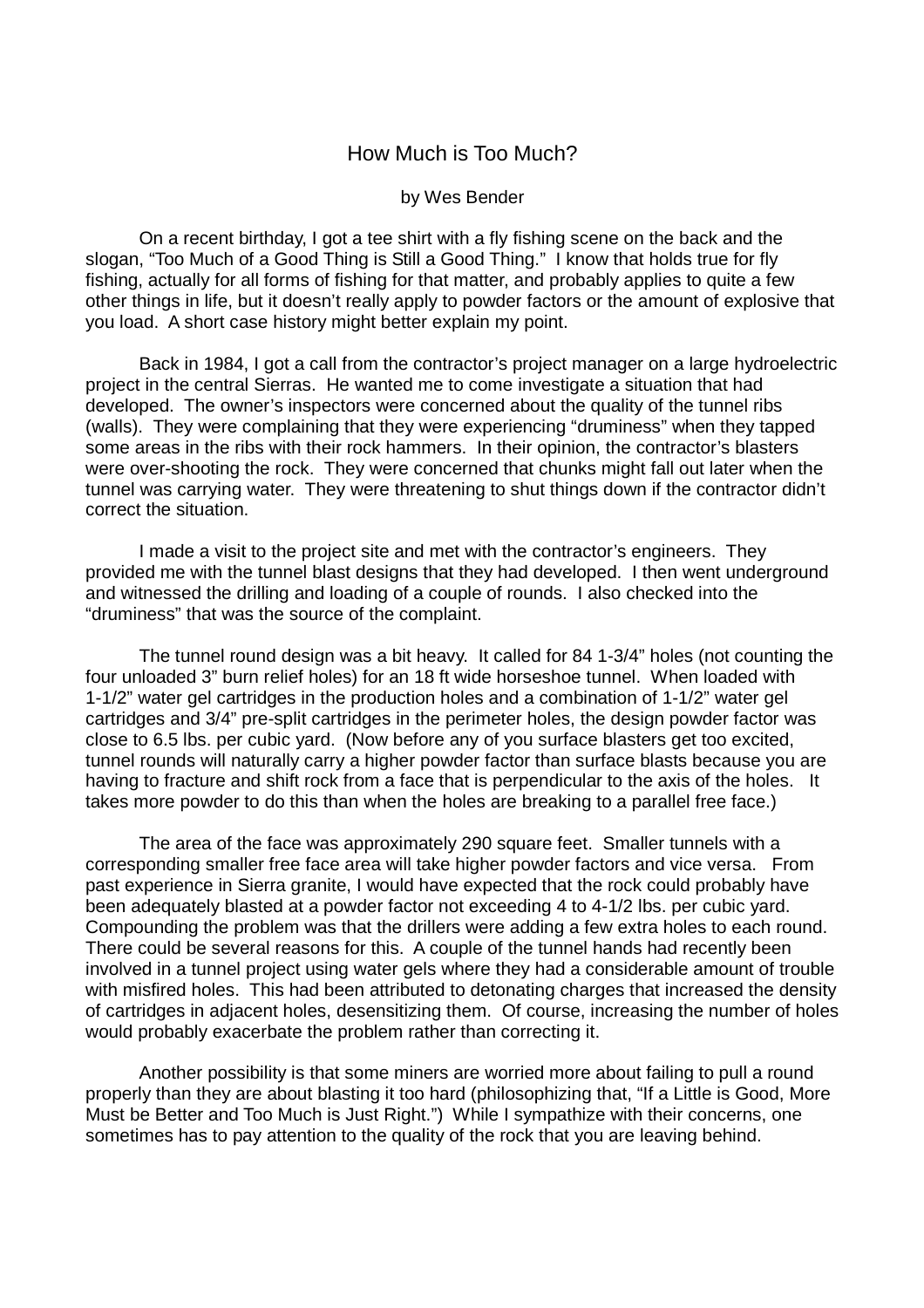After comparing all the information that I had gathered and reviewing the magazine records to verify that my calculated powder factors matched their consumption numbers, I met with project management people to discuss my findings and to provide recommendations. My first was to have better field supervision of what was being accomplished at the face. The second was to reduce the powder factor in steps. This could be accomplished by reducing the hole count slightly. I further recommended that they attempt to reduce the "druminess" by reducing the column density in the outer production holes (those nearest the perimeter holes). The perimeter holes had been loaded with one primer cartridge and one cartridge of 1-1/2" water gel, followed by 3 cartridges of pre-split powder, and finished with two more cartridges of water gel. I recommended that they reduce this to one primer cartridge, followed by presplit powder to the collar, stemming the collar if necessary. I also reiterated that I felt the tunnel rounds could eventually be successfully shot with a total powder factor of 4-1/2 to 5 lbs. per cubic yard.

 I further expressed the opinion that the "druminess" that had been experienced may not have been from over-shooting the rounds. When rock that has been under compression for eons has a void suddenly opened within it, the rock tends to expand somewhat into the void. This is referred to as elastic rebound and can be quite violent in some situations. Several articles have been written about "rockbursts" in Canada and other locations.

 After presenting my findings, comments and recommendations, they asked me if I could stay over one more night. They were having a meeting the next morning with the owner's management people and they wanted me to present my findings to them also. I indicated I was quite willing to do so, as long as they understood that I would be presenting exactly the same items even though some were a bit critical of the contractor's methods. They had no problem with this and indicated that I would be given a time slot early in the meeting.

..........then things took a very interesting turn........

 Because I had not counted on staying the extra day, I had a little time to kill, so I called up a contractor from Redding who was doing some highway work in the local area and asked if he and his wife could join me for dinner. They were free for the evening and said they would be pleased to do so.

 Nearby was a restaurant that served good food at reasonable prices. It was frequented by all the contractors, peddlers, consultants, etc. when they were in town. I met Bill and his wife there and we sat down in the dining room and ordered an adult beverage. Shortly after we were served our salads, a group of gentlemen came in and were seated fairly close to us. I recognized several of them as being some of the management people with the owner of the hydroelectric project. With them was a fairly distinguished-looking gentleman who seemed to be the center of attention.

 As the evening wore on, this gentleman expounded on tunnel blasting, tunnel round design and similar things that led me to believe he might be some sort of consultant to the group. As he continued with his dissertation, much of what he was saying was sounding 'way too familiar to me and I came to the realization that I had read the same textbook. Apparently (as I confirmed the next day at the meeting), this gentleman was a professor at a well known west coast university and had been brought in to, in his words, "set this contractor straight".